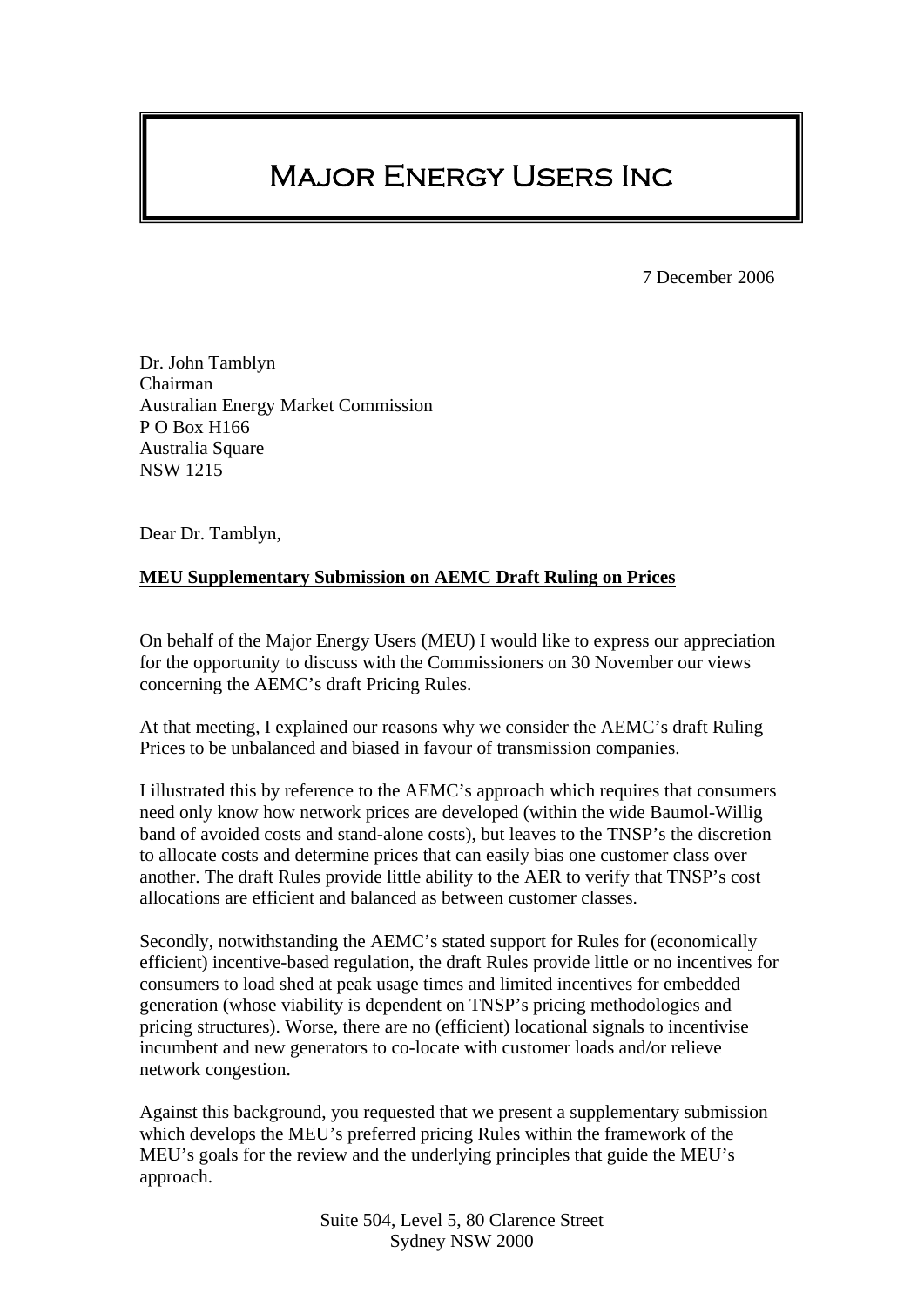The supplementary MEU submission is attached.

Yours sincerely

Mark Gell Chairman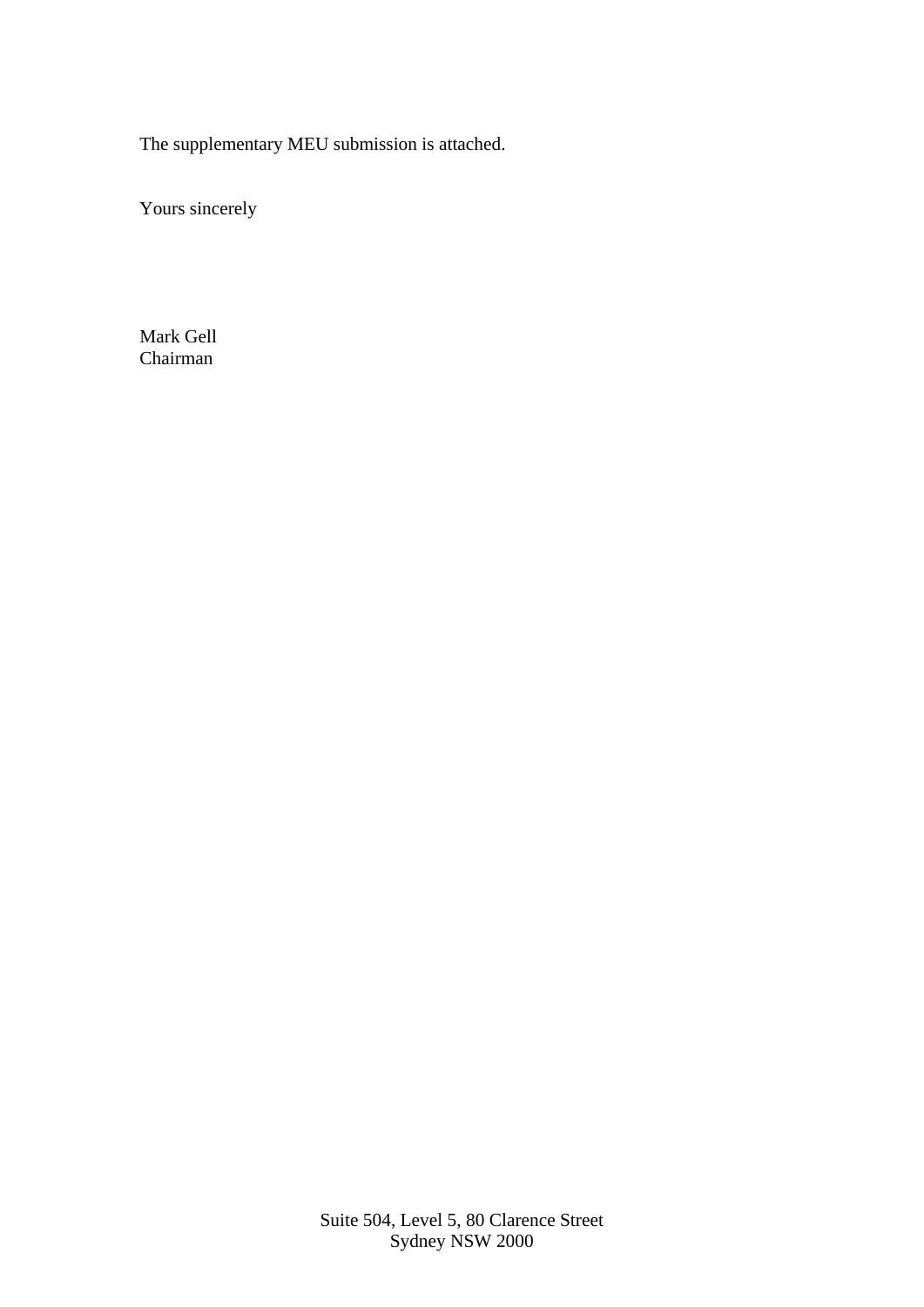## **Supplementary Submission on the AEMC's Draft Pricing Rules**

## **1. Introduction**

The MEU welcomes the opportunity to provide a supplementary submission to the AEMC on its draft transmission pricing rules. This supplementary submission builds on the MEU's submission (dated 30 November 2006), the presentation notes (dated 30 November 2006) and the discussions between members of the MEU and the Commissioners (on 30 November 2006).

This submission develops the MEU's preferred pricing rules within the framework of the MEU's goals for the review and the underlying principles that guide the MEU's approach.

## **2. The MEU Goals for the Pricing Review**

The MEU is seeking pricing rules for the transmission system that:-

- Is economically efficient, and delivers lowest cost possible, and is sustainable over the long term.
- Is secure, reliable and delivers reasonable quality of service.
- Facilitates a timely national electricity market.
- Grows to meet consumer needs and reduces generator market power both intra-regionally and inter-regionally.

The pricing rules should deliver economically efficient, cost reflective, incentives-based regulation by providing:-

- Economically efficient signals to incentivise investment in networks that recover reasonable costs.
- Economically efficient locational signals and incentives to incumbent and new generators, embedded generators, consumers and demand side response.

## **3. MEU's Principles to guide Pricing Rules**

The MEU's approach to the AEMC review is guided by the following principles:-

- equity: a requirement that pricing outcomes stemming from the rules are equitable and balanced as between generators, service providers and consumers and between different classes of consumers
- cost reflectivity: a requirement that pricing outcomes are cost reflective and do not provide incentives to TNSPs to over-recover revenues/costs, and recognise the impacts all those connected to the network impose on the transmission system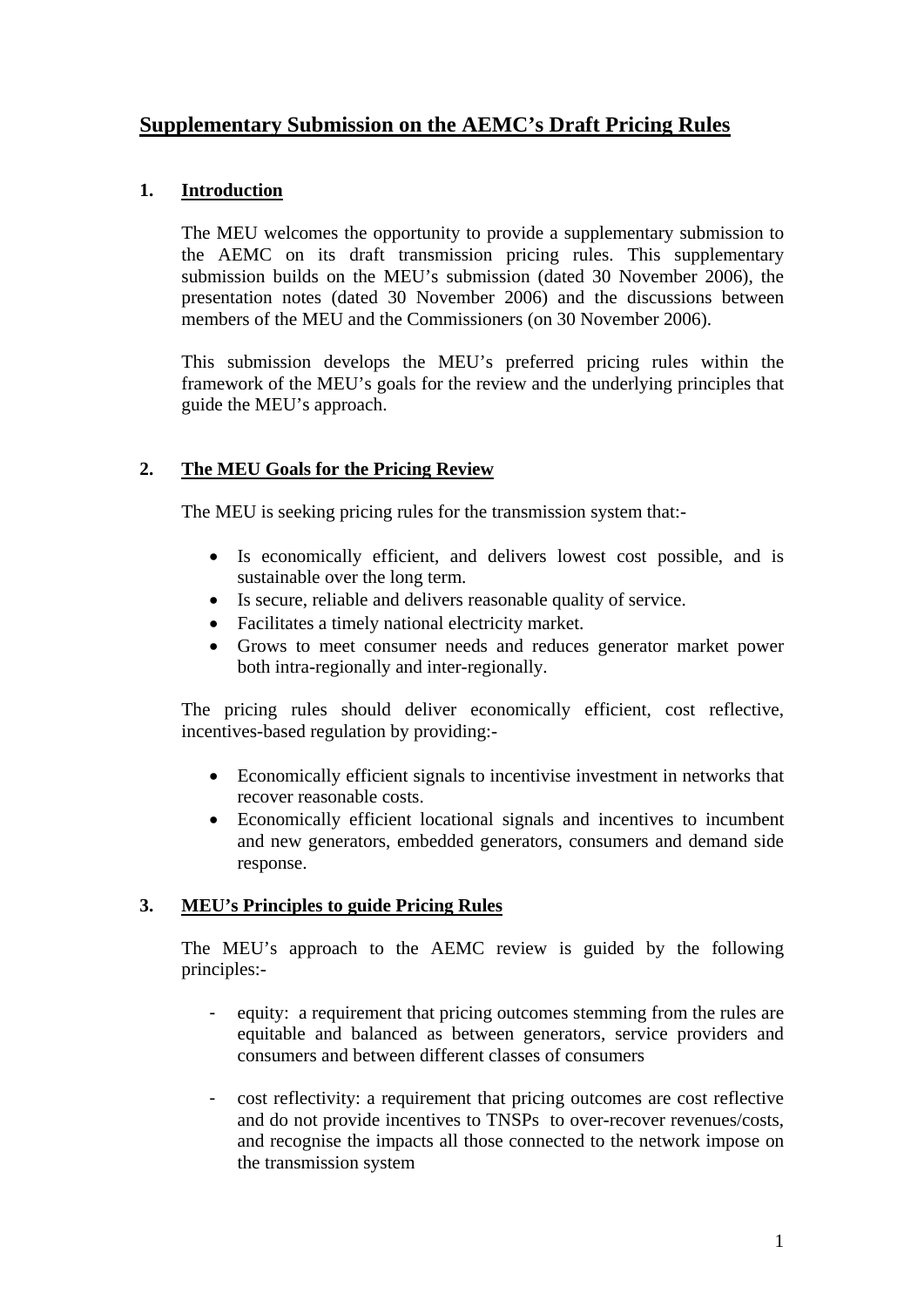- economic efficiency: a requirement that efficient signals are provided to incentivise TNSP's, generators (including embedded generators) and consumers, including demand side response, to locate and invest efficiently and to relieve congestion.
- consistency: pricing outcomes should be calculated on a consistent basis between TNSP regions (e.g. between \$/MW and \$/MWh, CRNP versus modified CRNP, days for cost allocation) so that investments made by users can be evaluated on the same basis
- certainty: a requirement not to provide TNSPs with wide flexibility in cost allocations and price setting, as they do not have the (business) incentive to deliver correct economic and social outcomes.

On the basis of the above MEU principles for economically efficient, incentivebased pricing regulation, the MEU consider that the pricing rules should be underpinned by the following principles:-

- 1. TNSPs should only recover their costs based on demand as it is demand which drives the cost of providing the service
- 2. The load and generation data used to develop the prices should only be based on the 10 system peak demand days, and for the 6-8 hours on those peak days when the peak is exhibited. This provides a strong basis for allocating costs to those that have caused the maximum system demands (and so the costs of providing the service), and an ability for consumers to provide demand side responses.
- 3. TUoS, general and common service costs should be allocated only on demand, and there should be no ability for TNSPs to recover costs on an energy basis. This reflects the costs incurred for providing the service are only related to the capacity of the network.
- 4. Entry and exit charges recover all of the costs associated with the substations to which users are connected. Therefore TUoS, general and common service costs should be recovered in proportion to the demand at the point where the entry/exit assets interface with the transmission lines
- 5. There should be no variation in the approach to price setting permitted between TNSPs

Applying the above principles in the AEMC pricing rules means:-

- $\triangleright$  Requiring point 1 above will equitably allocate the costs caused by users due to their load pattern when these demands are placed on the network
- $\triangleright$  Requiring point 2 above will encourage users to reduce their demand at times of network stress reducing the need for future network augmentation to accommodate increased demand
- $\triangleright$  Requiring point 3 above will equitably allocate costs to users based on their load pattern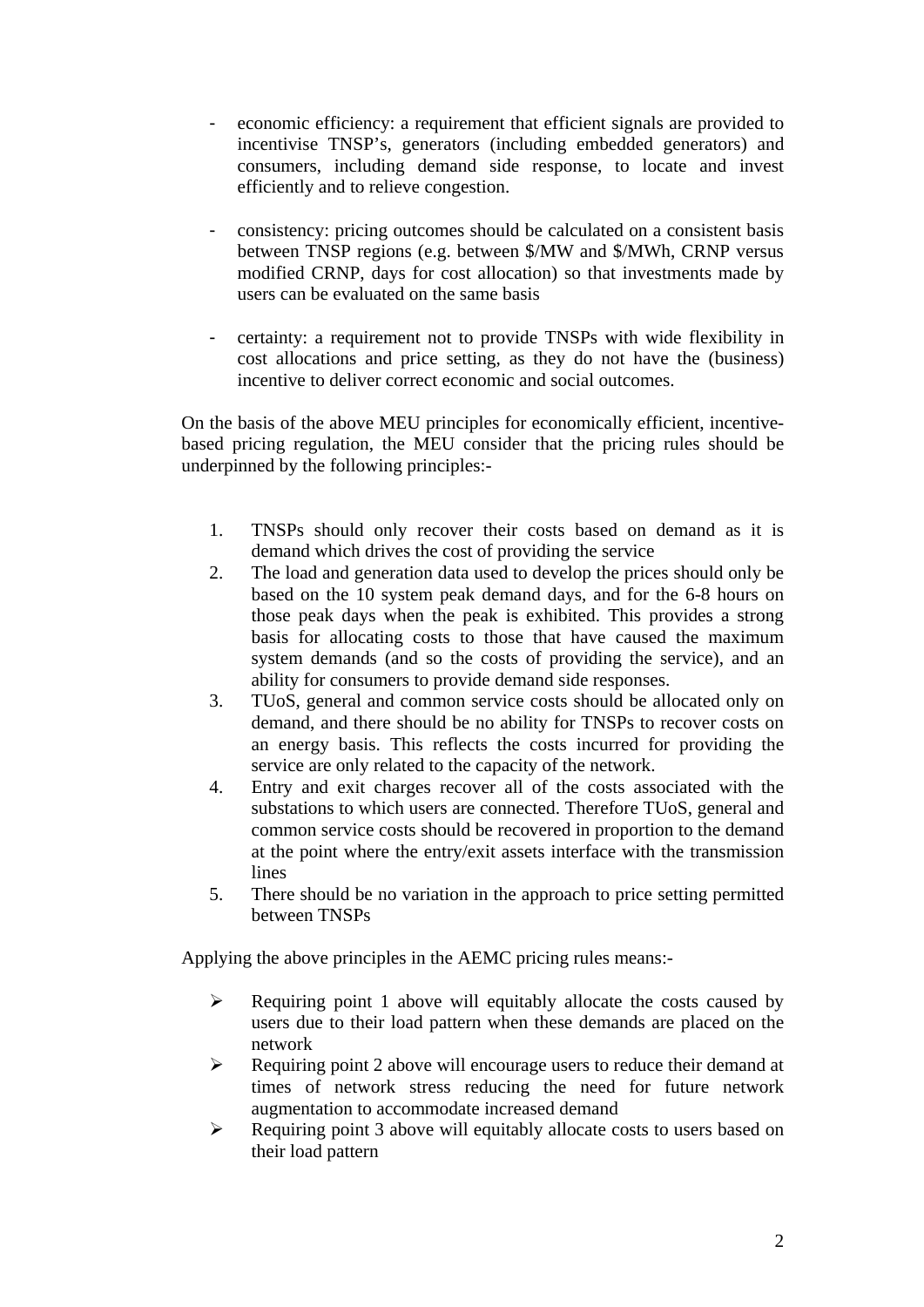- $\triangleright$  Requiring point 4 above will encourage consumers and generation to co-locate, reducing the need for future network augmentation
- $\triangleright$  Requiring point 5, allows consumers to make sensible decisions based on consistency between regions
- $\triangleright$  This provides the equity, certainty and consistency required by consumers

## **4. MEU's Principles and Rules Design**

## **4.1 Consistency, certainty, cost reflectivity, equity**

The current draft of the Pricing Rules permits a high degree of freedom to the TNSP to set its pricing approach to recover the allowed revenue. The draft Rule requires the AER to develop a guideline which TNSPs will be required to follow in the price setting, but as the draft Rule permits wide freedoms, the AER is not empowered to reduce this avenue for TNSP's to discriminate between generators and customers and between customer classes.

The AEMC should clearly state in the Rules that it desires the AER guidelines to be based on certain expectations.

Users need to have the same approach to pricing used by TNSPs across regions. This is an essential criterion for investment-location decision-making. This enables users to compare the expected outcome across different TNSPs. If this consistency is not a feature of the guidelines, then users are significantly disadvantaged whilst there is little compensating benefit to the TNSP which is primarily seeking to recover its allowed revenue.

Users need certainty that the prices appropriately reflect the costs incurred in providing the service, and that the costs incurred are efficient. Additionally, they need to know that there will not be changes made between resets, as the investments made by users have long term needs for certainty.

It must be explicitly stated in the Rules that there is to be equity between all users, reflecting the benefits they have and the costs incurred for the services they have.

## **4.2 Economic Efficiency and Demand**

The Rules should require the AER to develop a guideline which is based on demand, and is to be the only basis used for pricing. Currently TNSPs allow users to pay for some services on either a demand or consumption basis whichever gives the lower cost.

Demand is the basis which sets the size of the transport assets, and therefore the costs a TNSP incurs are overwhelmingly related to the demand placed on the network by users. By allowing TNSPs the ability to price on the basis of demand or consumption does not reflect the costs involved with providing the service. This approach has an identifiable bias in favouring users that use the network occasionally, but when they do, creates the need for larger assets to be provided which are then available but unused for much of the time.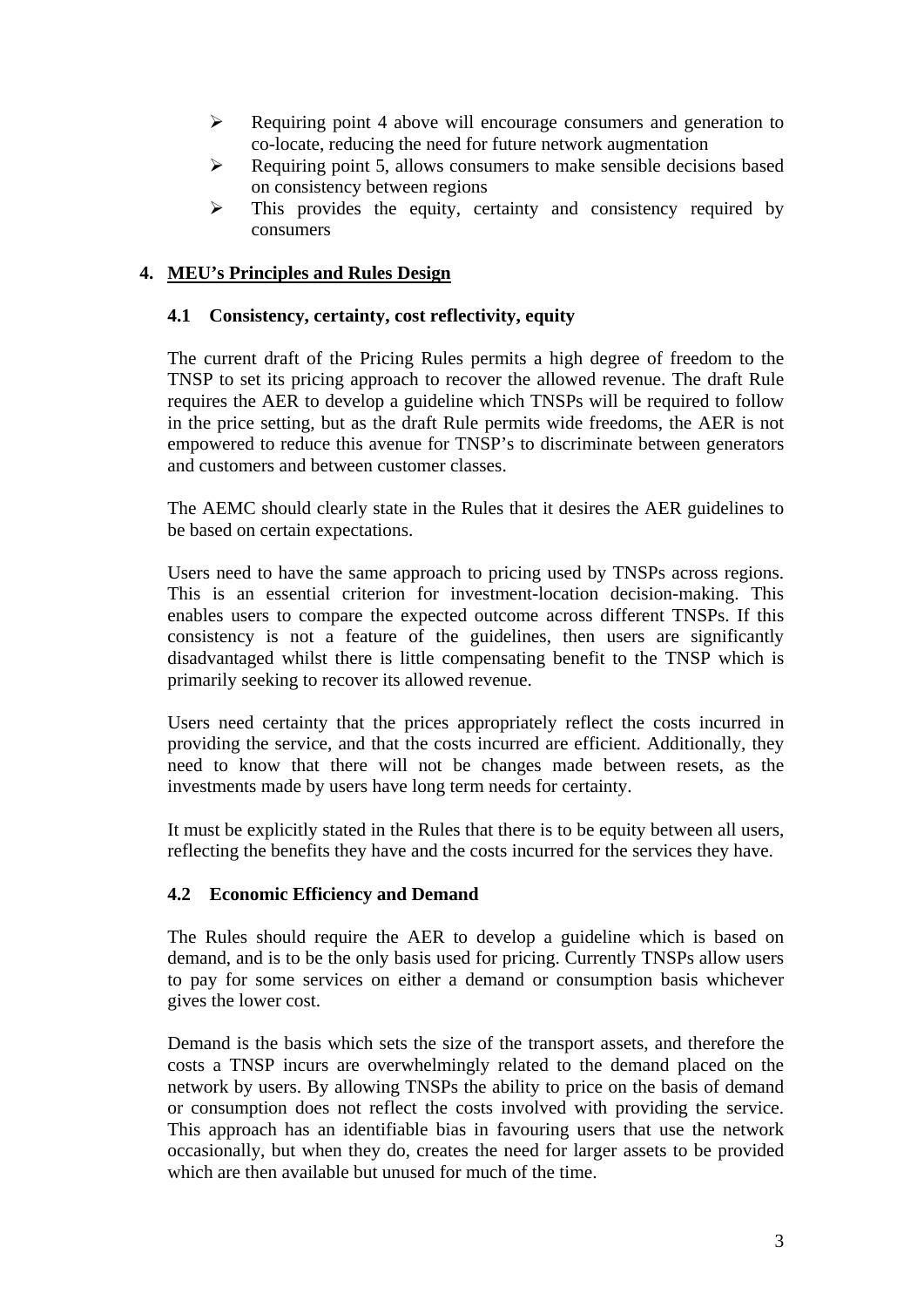Currently there is wide flexibility available to TNSPs as to the basis for the allocation of costs. Whilst the Rules require the allocation of generator and demand flows to be calculated on a minimum number of days, there is no limit as to the maximum number of days that can be used. A number of TNSPs use the generator and demand flows for every half hour of the year, and this is equivalent to developing a cost allocation on an **average** demand basis. **Average** demand is not what drives the investment; it is **peak** demand. Therefore the cost allocation must reflect the usage made when there is maximum demand on the system. Maximum demand occurs infrequently and only during the times of midday and 8 pm as shown on the following chart, although an argument for a more accurate allocation could be made on the peak occurring at 6 pm.



By focusing attention to a fewer high system demand days and to the critical hours of those days when the maximum occurs when the peaks occur, the allocation of costs becomes much more appropriate in reflecting the costs for the service provided to users.

By addressing the allocation in this way:-

- Incentivises consumers to provide demand side responses. A consumer which reduces its demand in the critical periods when the peaks occur can receive a benefit by having an overall lower demand level on which its charges are based.
- An embedded generator (merchant or self generator) has a strong incentive to schedule its downtime for maintenance away from times when the generation is most needed (i.e. at peak demand times) to times when the demand is low.

Thus by using a demand based approach only for setting cost allocations (and therefore prices) and using only the peak times only on a set number of days when peak demands occur, is supportive of cost reflectivity, and provides incentives for embedded and self generation and demand side responses. The current approaches permitted by the Rules do not achieve this outcome – in fact they provide a clear disincentive.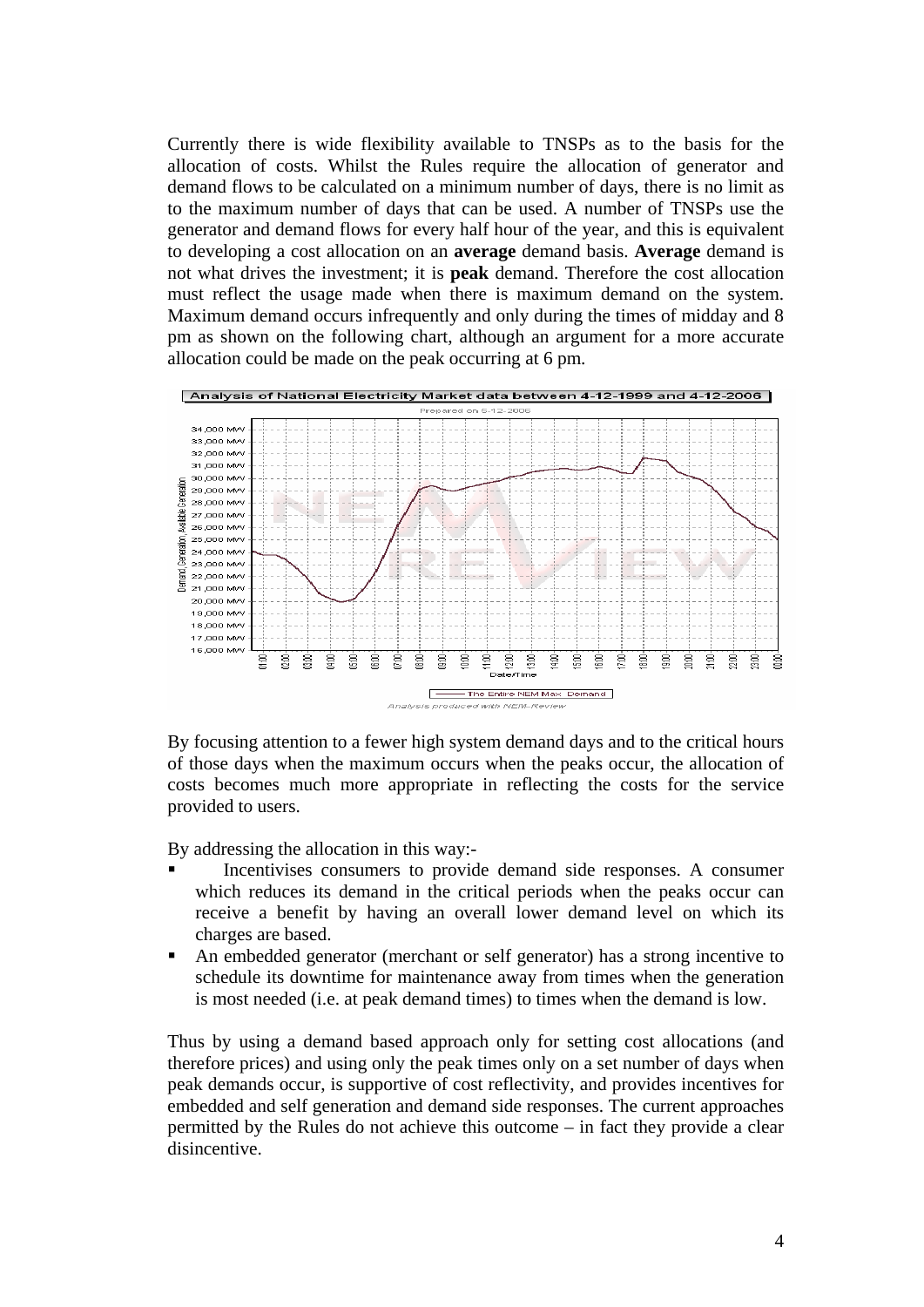Therefore MEU considers that:-

- Demand should be the only basis for pricing as it is demand that determines the value of the assets required
- Entry and exit charges, TUoS, general and common services should be recovered in proportion to demand occurring at peak usage
- Demand should be assessed based on usage on the 10 peak system demand days, and only over the 6-8 hours when this peak demand occurs
- The priority of cost allocation should reflect that any cost adjustments should be made to TUoS and G&CS charges before entry/exit charges

## **4.3 Point of allocation of costs**

Currently the costs associated with general and common services are allocated to consumers at the point of their (i.e. consumers) connection to the network. This detracts from consumers encouraging generation to locate to nearer to the point of consumption, as there is no benefit to generators to co-locate. And consumers get no benefit from this occurring.

The AEMC requires TNSPs to allocate costs on a causer pays, and where the causer can be reasonably readily identified, then the specific causer should be allocated the cost associated with provision of the entry and exit services. This means that the entry and exit services are fully recovered by the TNSP directly from those that benefit from the service provided.

This creates two issues in cost allocation. Firstly when assets provide both an entry and an exit service, how are the costs to be allocated. Secondly at what point in the network should TUoS, general and common services be levied at.

Shared entry and exit

The Rules require entry and exit costs to be fully costed and the costs allocated to those that use the assets

Generators most commonly generate power in the range 240v up to 22,000 volts. This means that for a generator to sell its product into the NEM there are two fundamental constraints – the capacity of the network and the need to step up voltage to the regional transmission voltage. In most cases of embedded generation the output is well less than the amount of consumption in the distribution network, i.e. the power generated by the embedded generator is absorbed by consumers connected to the distribution network. In this case the embedded generator does not need the transmission network to sell its product.

However there are cases where the embedded generator is sufficiently large that not all its output can be accommodated within the distribution network and must use the transmission network or be constrained off. A generator of this size would most commonly be generating at 11 kV and therefore require the services of transmission entry assets to the NEM for its product to be sold. Currently the Rules permit the large embedded generator free access to transmission assets paid for by consumers in order to access the transmission system.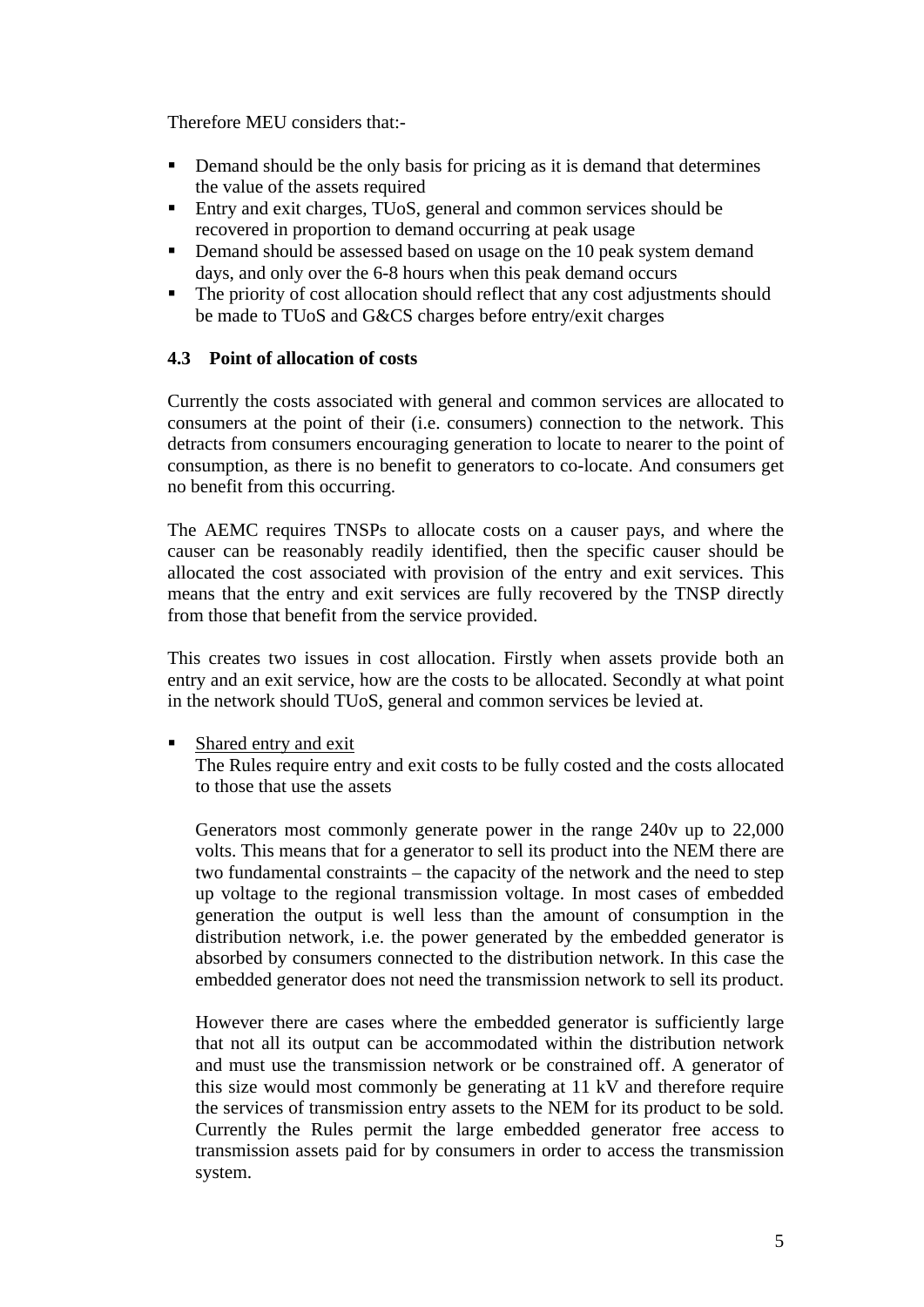If the large embedded generator is provided with free step up transformation to the transmission system, then it has a benefit paid for by another party which other generators (even those connected at the same substation) do not have. Thus by the cost allocation approach used by the TNSP, the incumbent large embedded generator is not being treated with competitive neutrality in relation to other generators which are required to pay full entry costs to the transmission network, including step up transformation.

The approach should require the large embedded generator to pay its share for use of the assets if it requires access to the transmission system.

#### • Point of allocation of TUoS, general and common services

The Rules require entry and exit costs to be fully costed and the costs allocated to those that use the assets. Thus there are no other costs associated with the entry and exit substation which have to be recovered. This means that all other TNSP costs relate to the services to deliver or remove power from entry and exit substations.

The AEMC recognises that an element of the Pricing Rules must be to encourage generation and consumption to co-locate, as this is the most efficient (both technically and economically) approach to operating the NEM. Thus if a consumer and generator co-locate there should be an incentive to do so and a benefit should result if this occurs.

Currently the application of the Rules is that a consumer is charged its TUoS, general and common services on the actual demand it incurs at its premises, i.e. at a point remote from the entry/exit substation to which it is connected. If a generator were to co-locate suing the same entry/exit point as the consumer, this reduces the impact of the consumer demand at the entry/exit point to the substation by reducing the need for future investment, reducing losses and reducing the need for generation from remote sources.

Demand is the driver for network investment. Thus a reduction in demand at a substation due to the co-location of generation and consumption should result in users at that substation being allocated a lower share of the TUoS, general and common services as a reward for co-location. This can be readily achieved by the allocation of costs based on demand measured at the connection point between the substation and the transmission network.

TUoS will reduce as it reflects the lower flows resulting from the coincident consumption and generation at the entry/exit point. The allocation of general and common services should be equally impacted by the reduced demand at that entry/exit point.

Consider that a substation is only an exit point of supplying 50 MW. In this case the demand allocated to that substation will be the same as the demand at the points of actual consumption i.e. the consumer will pay for exit costs, TUoS, general and common services based on the demand of 50 MW. When a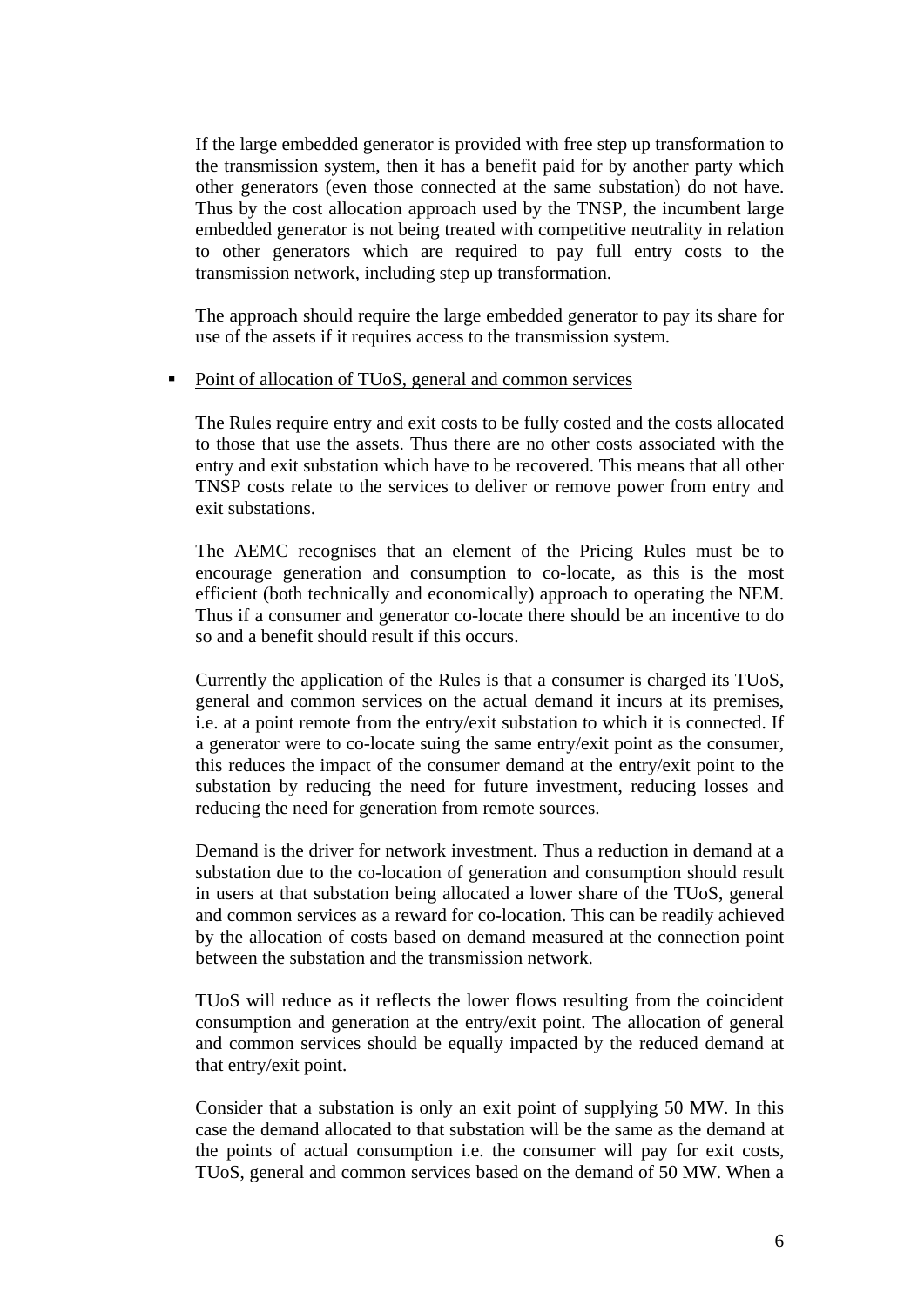50 MW generator and the 50 MW consumer co-locate, there is a net reduction in the demand at the point of connection to the network, nominally to zero. In this case there would be the full costs of the entry and exit assets paid by the generator and consumer

Under the current Rules, the consumer still pays TUoS, general and common service charges related to its 50 MW demand as if there were no generation, and the benefit of the net reduction in demand due to co-location is not recognised as the point of measurement is in the wrong place. This creates a situation where the benefit of co-location. This is an unexpected but negative outcome of the Rules and the failure to address issues from the viewpoint of consumers.

The MEU is of the view that general and common service costs should be calculated at the point where the entry/exit assets interface with the transmission lines as these costs only apply external to substations (the entry/exit points)

## **4.4 Allocation of IRSRs**

The priority approach incorporated in the draft Pricing Rule, clearly does envisage generators sharing in the allocation of IRSRs as stated on page 39.

"In this regard it is appropriate for generators to receive some benefit from intraregional settlement residues."

The generators in the importing region are the cause of the IRSR price differential leading to the residue, as these generators can be scheduled out of merit order in order to maintain stability in the system. The consumers in the importing region pay this premium as a result of the local generators raising prices above generators in adjacent regions (if there is no flow on the IC, there is no residue created). The consumers in the exporting region pay for their network to be sized to accommodate the inter regional export flow, yet they also benefit from the ability to import at critical times.

It is accepted that there is a needed debate as to how IRSRs should be allocated but it should be clearly stated that generators should not benefit at all from reductions in their transmission costs as a result of allocation of IRSRs. The approach in the draft Rule can allow this to occur under certain circumstances.

## **4.5 Prudent Discounts**

There is little incentive for TNSPs to negotiate a prudent discount. There is real value in the granting of prudent discounts as the value of receiving some revenue is better for all users than the receiving of no benefit is the customer is lost – the only comment is that the discount granted should not create a revenue contribution less than the avoided cost. If the TNSP is readily able to have its lost revenue recovered from other consumers, then the loss of revenue from a user bypassing the TNSP is not an issue, and the TNSP can avoid the cost and aggravation of negotiating. The AEMC has stipulated that the value of the assets which must be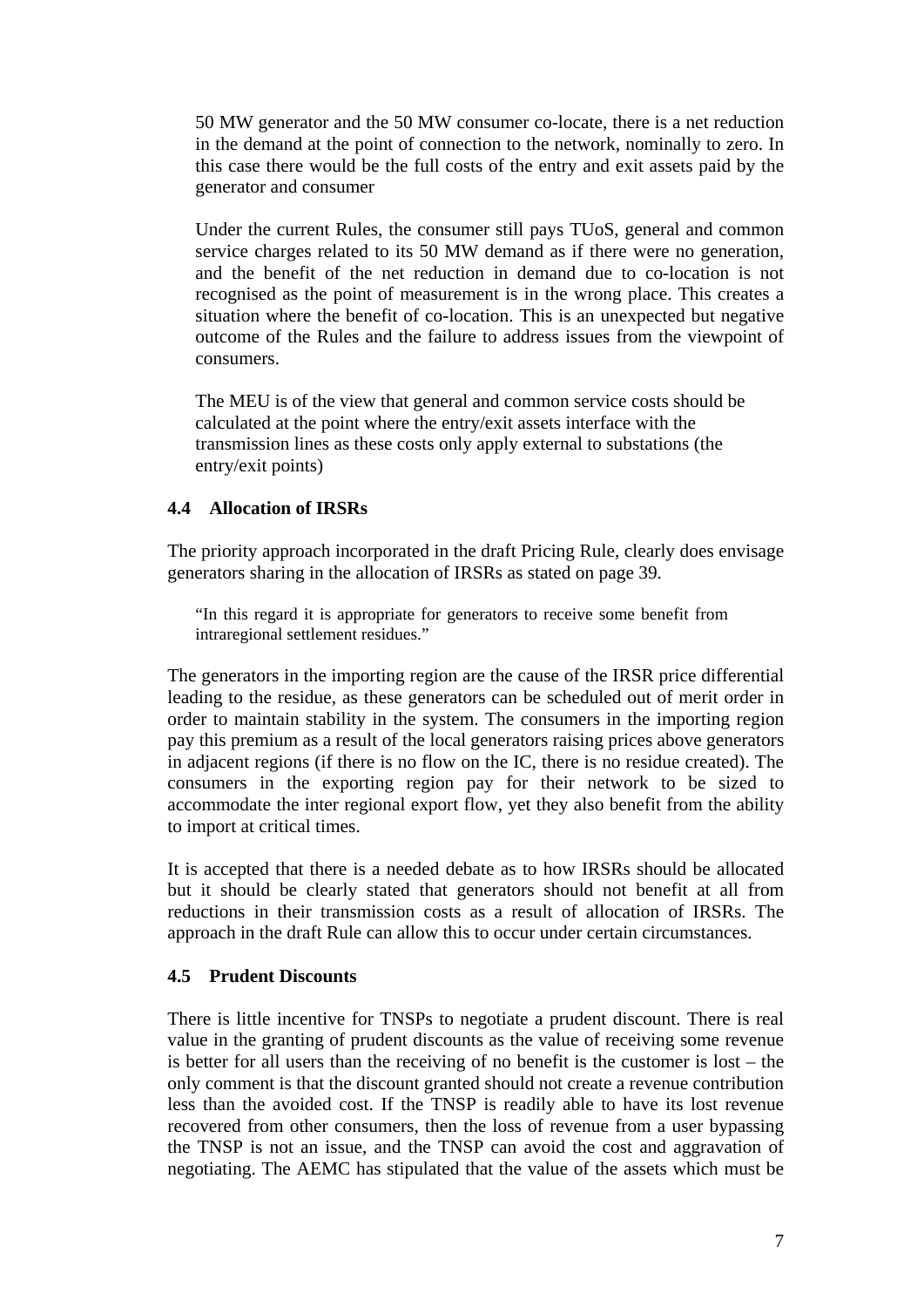bypassed before there is a penalty applied to the TNSP by the AER being permitted to optimize the asset out of the RAB is set at \$20m subject to inflation. This is too high a hurdle.

A review of entry and exit charges in NSW and SA shows that a small number would be impacted by this benchmark. Of these all have large multiple loads and therefore are unlikely to be exposed to significant optimization or the likelihood of being subject to a request for a prudent discount. As most of the transmission lines have multiple users it is unrealistic to assume that these would be optimized significantly by the loss of even a significant consumer.

On balance whilst the approach suggested by the AEMC might seem to have merit, in practice the draft Rule as written will impose virtually no incentive to on a TNSP to negotiate a prudent discount.

The MEU considers that the application of the penalty with regard to negotiation of prudent discounts must be made to allow smaller users to benefit (*iei.e.* the \$20m asset limit is set too high). We would recommend that the value be made \$2m.

## **4.6 Arbitration of terms and conditions**

As discussed at length, it is inconsistent that whilst the price for a negotiated service should be subject to arbitration, that arbitration that the arbitrator is not empowered to ensure that the terms and conditions associated with the price are consistent with the arbitrator ruling.

The MEU is of the view that terms and conditions for negotiated services must be subject to arbitration as is price

## **4.7 Priority of cost allocation**

The MEU concurs that the priority of cost allocation should reflect that any cost adjustments required for revenue to come from prices the should be made to TUoS and G&CS charges before entry/exit charges

## **4.7 Generation**

The draft Rule advises that generators are only subject to "shallow connection" costs. Because of this the draft Pricing Rules fail in a number of fundamental needs with respect to signalling the most appropriate location for new generation and equity between generation and consumers.

- Incumbent and new large generators must have efficient locational signals (to incentivise location with customers and to relieve congestion) – to rely on losses or potential congestion is insufficient incentive
- Generators should not benefit at all from reductions in transmission costs as a result of allocation of IRSRs. As it is only consumers who provide the residues, so should they be the only beneficiaries of its distribution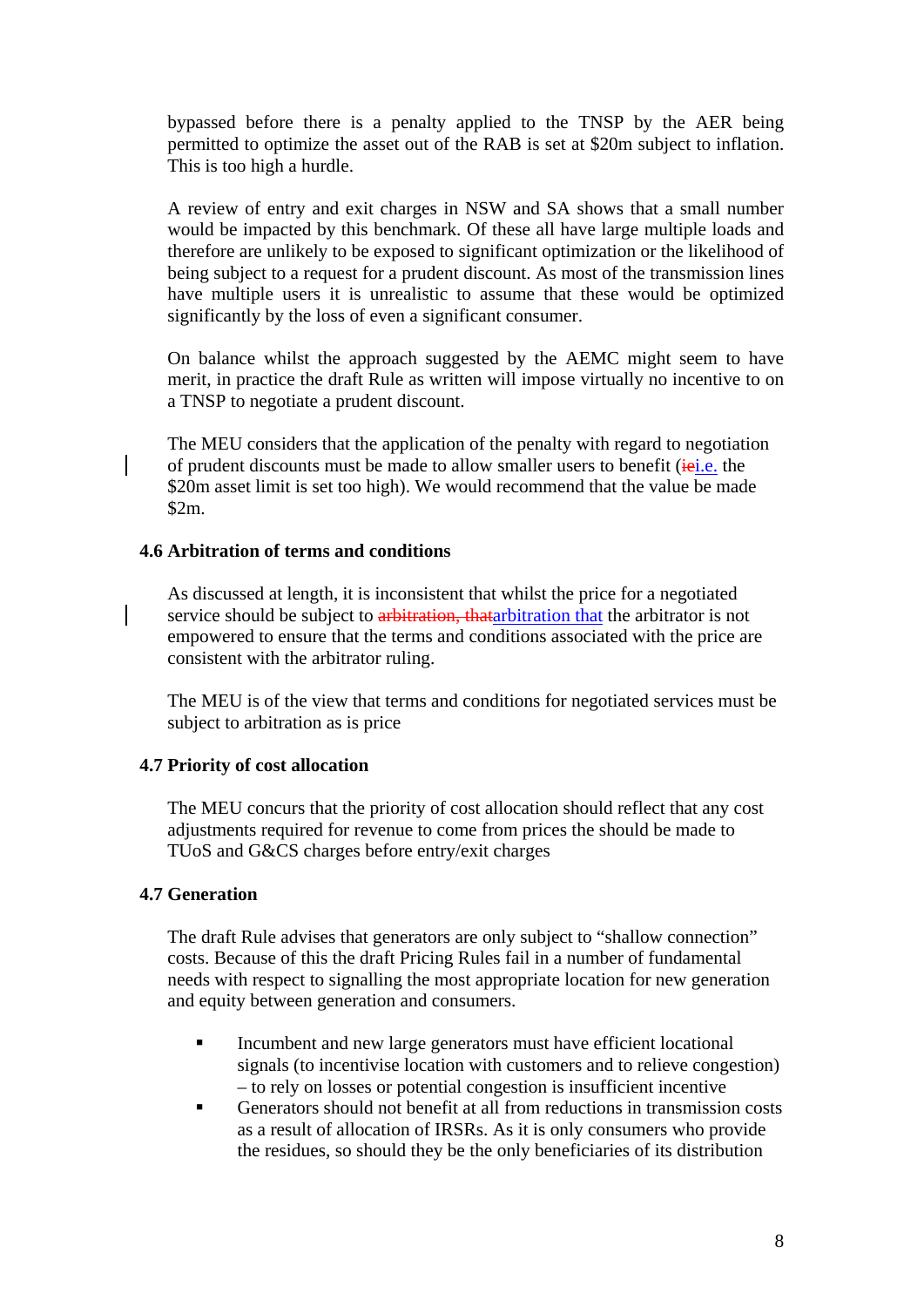Non firm generation (e.g. wind) must have efficient signals and costs allocated based on their unique load pattern and the low load factor they create

## **4.6 Causer pays**

After much debate the AEMC determined that the principle of causer pays should be the basis for allocating costs between users of the network. Principally the AEMC used this approach to decide that generators should only be allocated "shallow connection" costs. The AEMC did not use the principle as the basis to allocate costs between different classes of consumer.

However the application of causer pays creates difficulty in resolution of congestion issues, and acts to disadvantage DSR and embedded generation (there must be efficient signals and incentive for consumers to reduce demand or self generate at times of high demand).

If the approach suggested above (i.e. using demand, and applying the approach only to a few peak system days and to the key eight hours of peak demand on those days) then the principle of causer pays does apply between consumers. Failing the approach suggested, the AEMC must identify an alternative approach to causer pays for allocation of costs between consumers.

However between consumers and generators the approach is not as clear. The AEMC has used the basis approach that as consumers need electricity, it is they which cause the need for generators to be built. This has a superficial attraction but it creates problems elsewhere. In particular it causes the problem in relation to how to address the matter of embedded and self generation which the AEMC admits is controversial and therefore it referred the issue to the MCE for resolution.

Embedded and self generation can be viewed essentially as a demand side response to reducing demand. Most embedded generation can only be commercially viable if it is associated with a consumer being prepared to underwrite some of the costs associated with it. Under the existing Rules (absent the sharing of TUoS) embedded generation suffers on two counts – it suffers due to having to pay transport of the fuel to the location of the generator, and it suffers due to economies of scale as the distribution network is often too small to be able to carry more than a modest amount of generation.

Conversely remote generation tends to be large getting benefits of scale, and it is permitted to locate near to the fuel source with consumers paying the transport of the power from the remote location to the point of consumption. This is because of the causer pays approach to allocating TNSP costs.

Causer pays allows the remote generation to locate most conveniently.

What the AEMC should have done is to addressing the supply of power from the viewpoint of the consumer as implied by the NEL objective, i.e. at the point of consumption. When a consumer places a value on alternative forms of generation (egg embedded generation located nearby suffering economies of scale and paying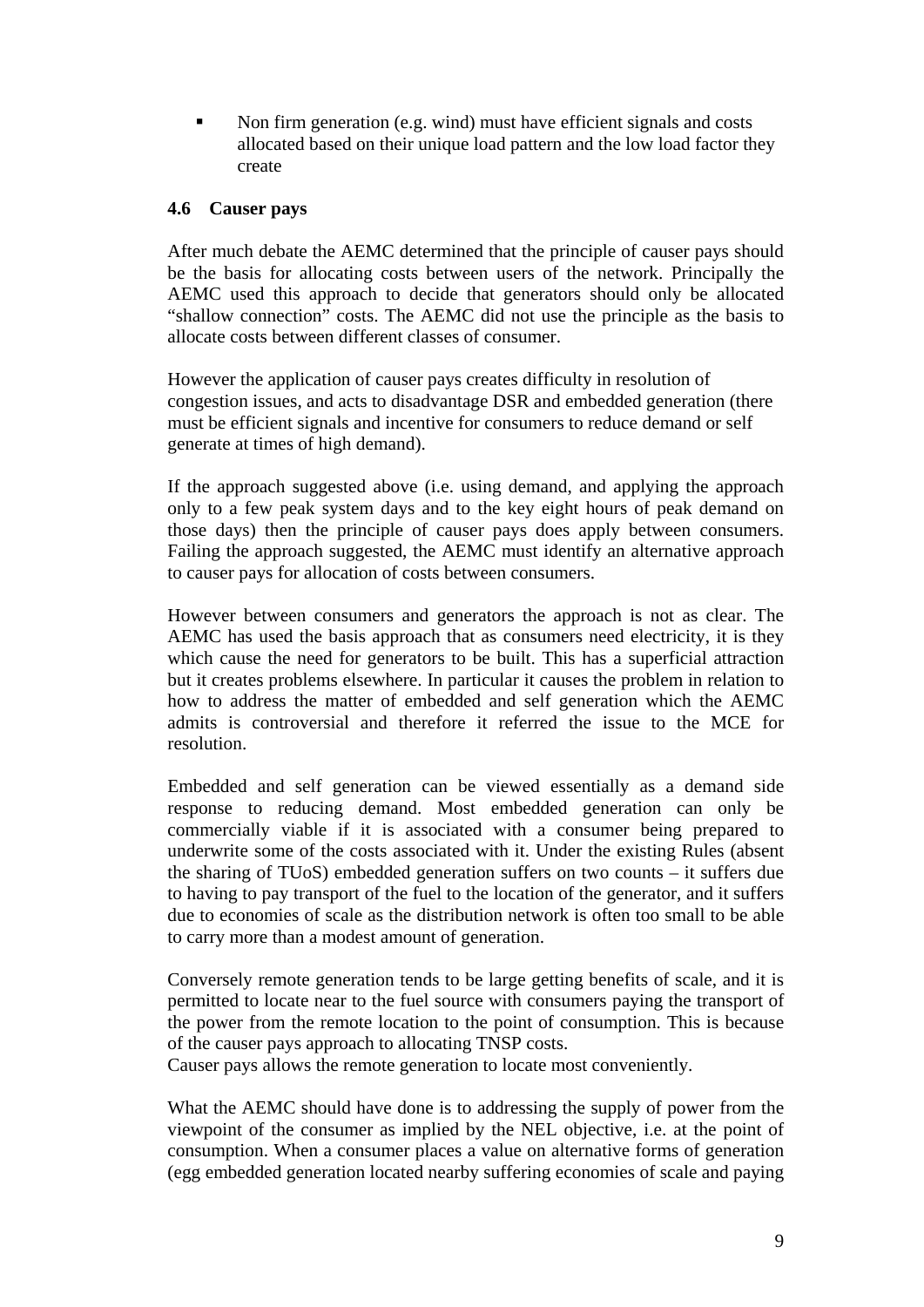for delivery of its fuel, compared to a large remote generator getting economies of scale and not having to pay costs for fuel transport) the difference in the costs associated with the embedded generation and the remote generation can be identified.

Rather than follow the assumption that the consumer caused the need for power and therefore should pay for the costs for transport as well as generation, looking at the issue from the consumer viewpoint, the remote generator caused the need for the transmission network to benefit from economies of scale and closeness of fuel. This approach then allows an equitable evaluation between the two forms of generation and the costs they impose on the system. Applying this approach avoids the contentious issue of whether to incentivise embedded generation and how. Applying the approach from the consumer viewpoint eliminates the need to give any incentive to embedded generation.

The problem then becomes what happens when the embedded generation fails to supply and the consumer must draw from the NEM. If the approach to allocation is based on the generator and demand flows applying only at peak usage times, then the consumer and embedded generator have an incentive to use the network at low demand times when they do not add to the stress of the transport system. If they do use the network at peak times they incur the costs associated with providing the network.

This approach also provides a clear signal to competing large remote generators – the closer they are to the point of consumption the lower the costs they incur in delivering their product to market. A new lower cost generator seeking to use the assets already used by an incumbent generator will have to ensure that its costs delivered at the point where the incumbent generator is already connected to avoid the potential of congestion which is an issue that the AEMC was waiting for a decision from the review of congestion in the NEM.

In principle, the MEU suggests that a number of difficult issues can be better addressed if the issue is addressed from the viewpoint of the consumer. We are of the view that if this is done as suggested, then issues such as embedded generation and congestion can be more clearly addressed and the concerns appear to be less contentious and vexing.

The MEU is prepared to assist the AEMC in discussing this matter in more depth, and identifying and addressing the benefits and detriments that come from the application of this approach.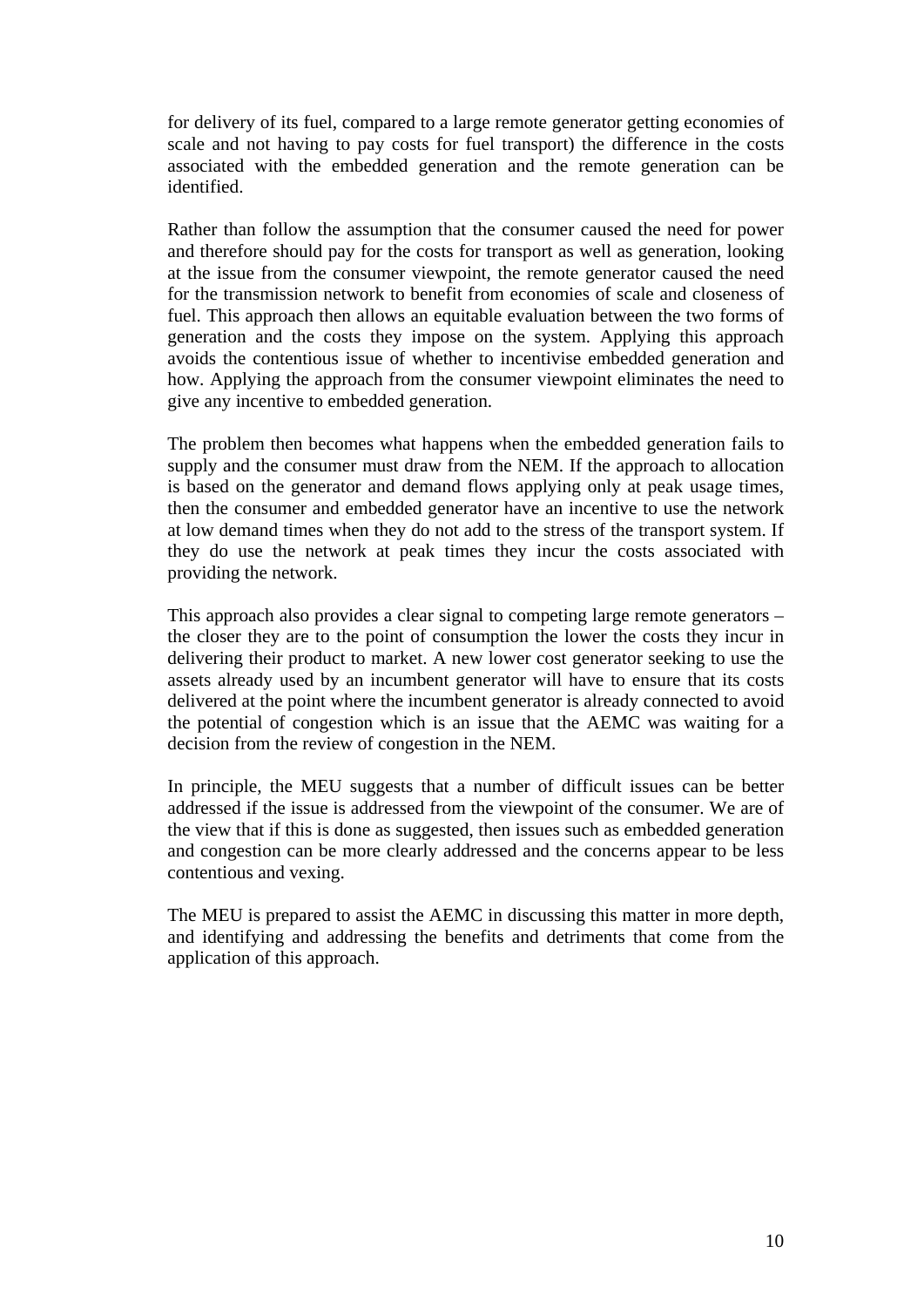## **4.7 Examples of actual experiences**

Snuggery substation in ElectraNet's network near Mt Gambier exemplifies a number of the issues addressed in this attachment.



This simplified diagram shows the major connections at Snuggery substation. Connected at the substation are large generators (Lake Bonney and Synergen) and large embedded generator (Canunda), a large consumer (KCA) and a number of small consumers. Canunda exports more power than KCA and the other consumers guarantee to take at any time, indicating that Canunda needs access to the transmission system.

KCA gets a pass through of ElectraNet charges even though it is embedded in the ETSA distribution network. Canunda uses for step up transformation the assets used by KCA.

NEMMCo has identified that the net import of power at Snuggery is equivalent to an average demand of 11 MW, although the peak demand reaches 50+MW at times.

The issues that arise are as follows:-

a. Canunda is embedded but is not permitted to have an incentive from ElectraNet because ElectraNet charges all of its TUoS in demand. In Queensland even though Canunda is an "unschedulable" generator, it would receive an incentive payment based on the energy exported (this is a consistency issue).